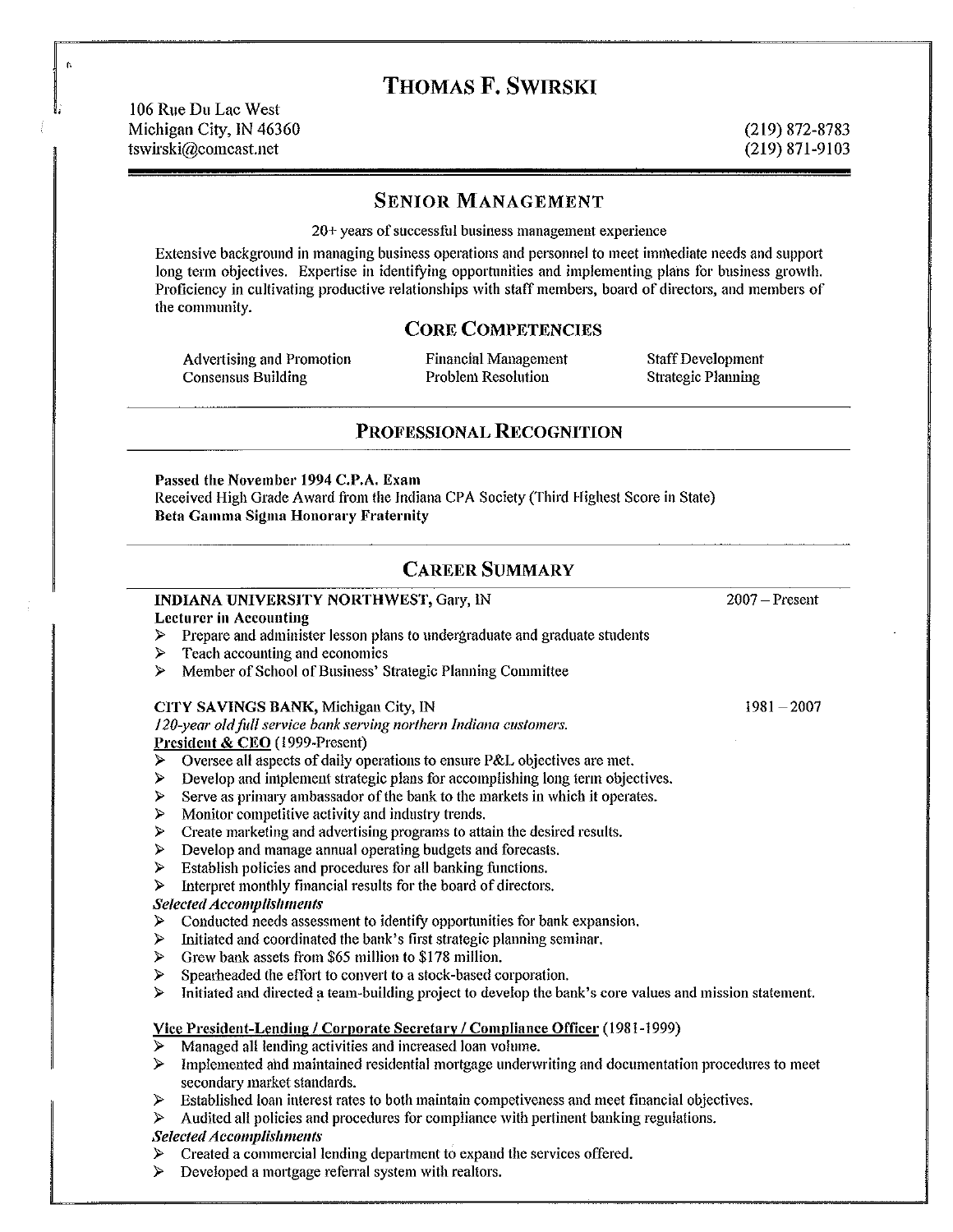## **THOMAS F. SWIRSKI PAGE 2**

- $\triangleright$  Maintained the official minutes of Board of Directors and Committee meetings.<br> $\triangleright$  Develoned and implemented a comprehensive program to ensure compliance wi
- Developed and implemented a comprehensive program to ensure compliance with all pertinent banking laws and regulations.
- $\triangleright$  Established an ongoing Trained the loan servicing department.<br> $\triangleright$  training program for managers and department heads
- training program for managers and department heads.

#### **NORTHERN INDIANA SAVINGS ASSOCIATION, Chesterton, IN 1979-1981**

*70-year old locally-owned community bank serving the needs of the communities of northern Porter County, Indiana.* 

### **Assistant Vice President**

- $\triangleright$  Approved, processed, and closed mortgages and home improvement loans.<br>  $\triangleright$  Managed the bond portfolio and the daily cash position.
- $\triangleright$  Managed the bond portfolio and the daily cash position.<br> $\triangleright$  Started the organization's first branch facility.
- Started the organization's first branch facility.<br>  $\triangleright$  Created and presented to the Board the bank's
- $\triangleright$  Created and presented to the Board the bank's first annual budget.<br> $\triangleright$  Developed the bank's first secondary mortgage market program.
- Developed the bank's first secondary mortgage market program.

#### **NATIONAL BANK OF DETROIT,** Detroit, **MI** 1978- 1979

*One of the premier regional banking institutions in the Midwest.* **Credit Analyst** 

## **ADDITIONAL EXPERIENCE**

### **INDIANA UNIVERSITY NORTHWEST, Gary, IN** 1996 - Present

#### **Adjunct Faculty- Business and Economics Department**

Developed lesson plans and taught undergraduate level accounting and economic classes.

## **AFFILIATIONS**

## **ROTARY CLUB OF MICHIGAN CITY,** 2001-Present

Board Member

**MICHIGAN CITY VOCATIONAL TRADE CORPORATION,** 1999-2003

Board Member and Treasurer

**MICHIGAN CITY COMMUNITY DEVELOPMENT CORPORATION,** 1992-1998 Board Member and President

#### **EDUCATION**

**UNIVERSITY OF WISCONSIN-MADISON Graduate School of Banking,** 1996 Finished second in class of 300+

**INDIANA** UNIVERSITY Post-Baccalaureate Certificate in Accounting, 1995

Master of Business Administration Program, 1977-1978

Bachelor of Science in Business Finance, 1977 With High Distinction and Departmental Honors

*Professional Development*  Indiana Banking Association (IBA) Annual Conferences Numerous ongolng workshops on various management topics